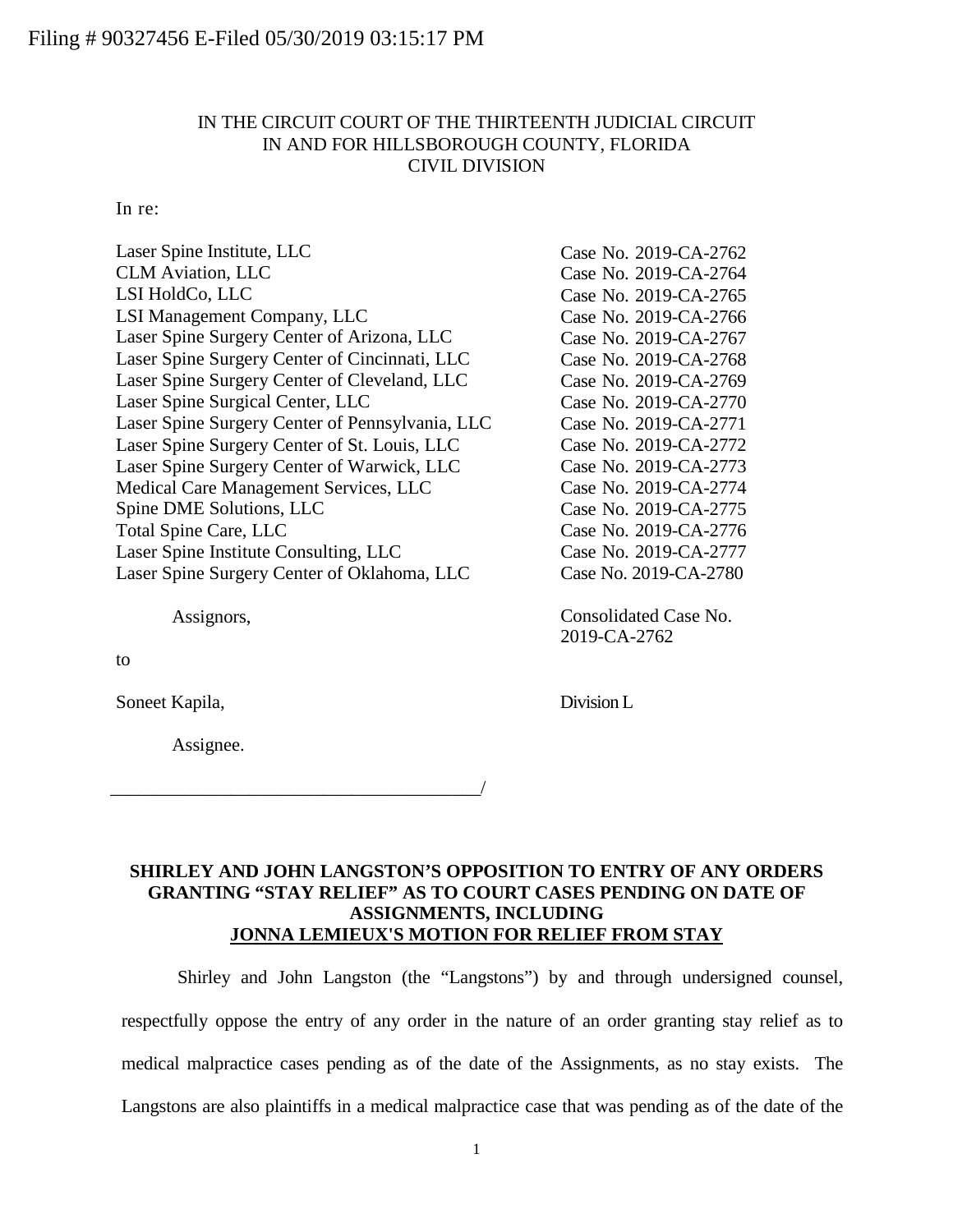Assignments. The Langstons also oppose the opposition of Assignee, Soneet Kapila of KapilaMukamal, as assignee of Laser Spine Institute, LLC and the above-captioned affiliate assignors ("Assignee"), as it appears to expand the Assignees' rights beyond the rights granted under Chapter 727, Fla. Stat. The Langstons state:

1. A proceeding under Chapter 727 for an Assignment for Benefit of Creditors

("ABC:") does not say any pending litigation. An ABC is not a bankruptcy case. A law review

article evaluating Florida's ABC statute explained some of the differences as follows:

For purposes of this discussion, though, there are two important differences between an ABC and bankruptcy liquidation. First, the assignor-assignee relationship is consensual, in that a business owner can choose her assignee and the assignee is free to accept or refuse the assignment. In contrast, in bankruptcy, the United States Trustee's office appoints a disinterested trustee to administer the estate. This difference is the foundation of the historical concerns with ABCs, as these procedures were seen as giving debtors too much control at the expense of creditors. The second important difference is that, unlike in bankruptcy, the commencement of an ABC does not enjoin creditor collection. A bankruptcy filing automatically gives rise to one of the broadest injunctions available, enjoining collection activities against both the person and property of the debtor. **Under an ABC, there is no automatic stay against creditor collection. Creditors may continue to attempt to collect on their debts against the debtor's person and property;** however, creditors are practically frustrated from collecting against the debtor's property, as state law gives the assignee priority over levying creditors. Thus, creditors with a prior perfected security interest may still foreclose against their collateral; however, unsecured creditors will be unable to collect on the post-assignment assets. Andrew B. Dawson*, Better than Bankruptcy?,* 69 Rutgers U. L. Rev. 137, 147 (2016) (emphasis added).

Footnote 53 states, in part:

BERMAN, supra note 36, at 5 (noting that ABC laws themselves may stop such collection activities, e.g. Florida Statute 727.105 prohibits unsecured creditors from trying to seize assets in the possession of the assignee;

2. Section 727.105 states:

Proceedings may not be commenced against the assignee except as provided in this chapter, but nothing contained in this chapter affects any action or proceeding by a governmental unit to enforce such governmental unit's police or regulatory power. Except in the case of a consensual lienholder enforcing its rights in personal property or real property collateral, there shall be no levy, execution, attachment, or the like in respect of any judgment against assets of the estate in the possession, custody, or control of the assignee.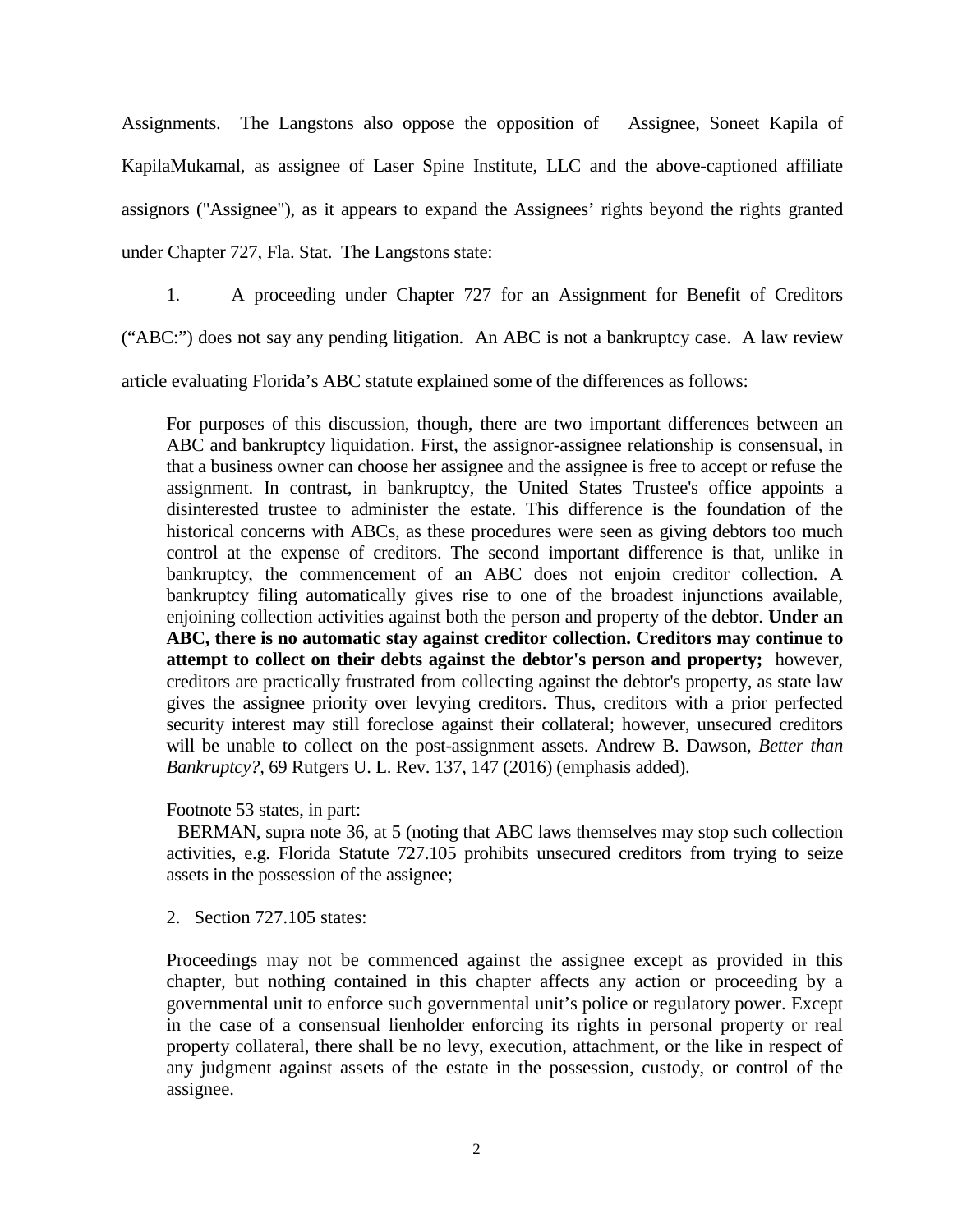3. There is nothing under Chapter 727 that grants any form of stay relief as to assignor entities as to creditors suing the entity or pursuing any assets that are either abandoned by the Assignee or that are otherwise not under the jurisdiction of the Assignee. This would include any insurance policies payable for the claims. Liability insurers are not protected by any type of stay. There is no stay.

4. The Assignee's Opposition "consents to the relief requested in the Motion provided that the Claimant is limited to recovering from available insurance and does not obtain any *in personam* relief against the assignment entities." There is no restriction under Chapter 727 from any in personam relief against the entities. The only protection is for the assets assigned to the Assignee. Creditors must work through the claims process.

5. The Entry of a court order "granting" stay relief to the creditor is unnecessary as there is no stay. An order precluding the creditor to obtain "in personam" relief is unnecessary and expands the rights of the Assignors to be protected from in peronam judgments. No such protection exits.

6. There is no stay, there is no bar to any lawsuits against the entities, and there is no bar to in personam judgments against the entities. The bar is as to the assigned assets only.

7. The Motion of Jonna Lemieux should be denied as seeking unnecessary relief.

3